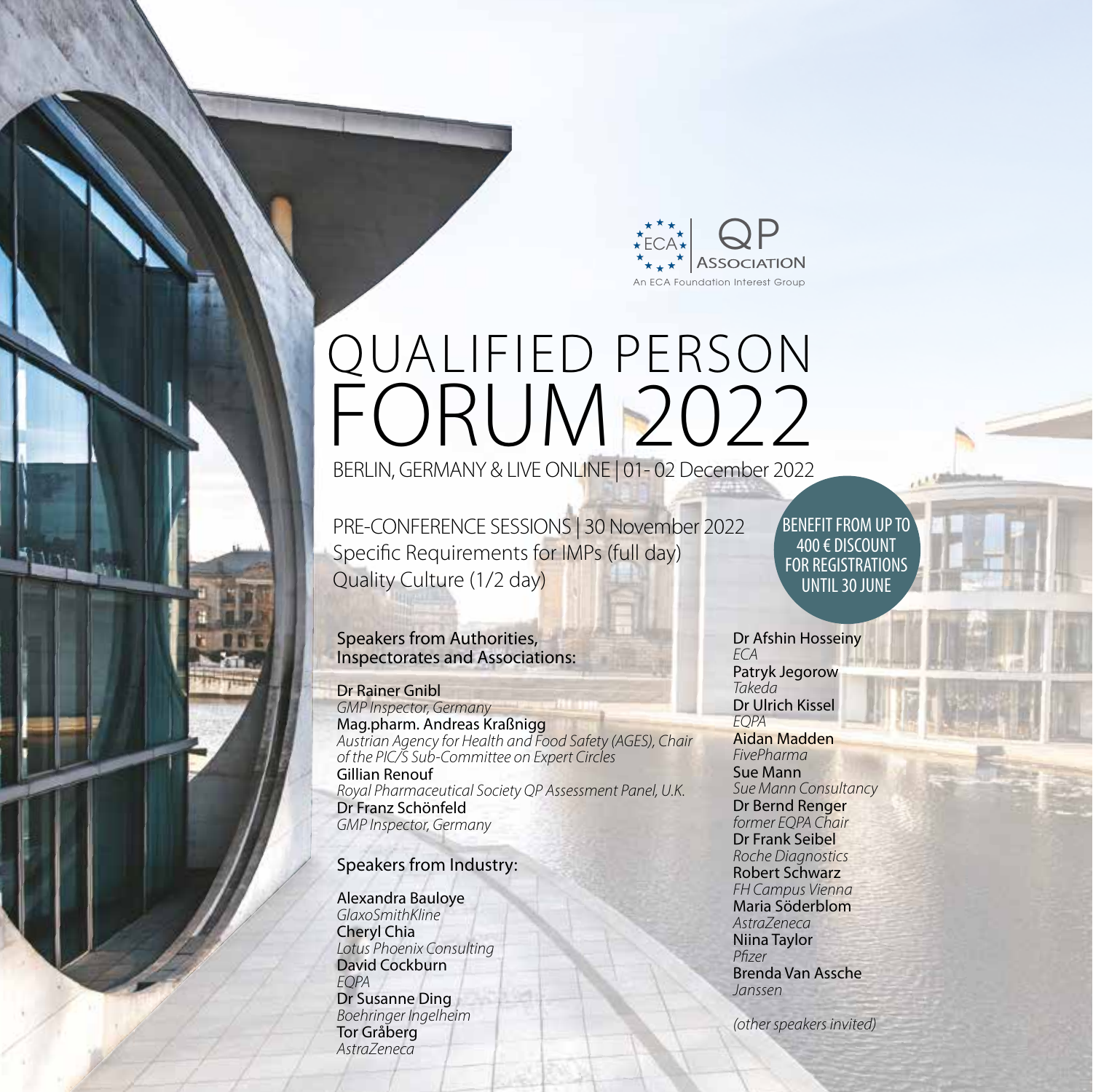# **WELCOME**



Dear Colleagues,

Times remain challenging. Life has been associated with many changes and restrictions, not only in the private sphere. The working world and focal points of the regulatory authorities have also changed, in some cases

considerably.

But the normal working life of the QP also continued, with all the manifold tasks and responsibilities; these should not be left out.

#### What are the real QP Responsibilities?

As a QP, you have many interfaces with other functions in the company. Responsibilities can be shared or are located elsewhere. Unfortunately, too many activities and responsibilities are often taken over by QPs. In this forum we would like to work out exactly these tasks.

The EQPA Board has decided to offer this year's QP Forum also as a Live Online Conference. All lectures and sessions of the main Forum will be held consecutively and can be attended by all participants - either directly on-site in Berlin or live online at your screen.

You can benefit from the Early Bird offer and register for the OP Forum now and decide later how you participate.

Best regards,

Wird Knd

Dr Ulrich Kissel Chairman of the Qualified Person Association

# **OBJECTIVE**

This Conference is designed by QPs for QPs as an international Expert Forum with focus on sharing information and experience and on discussing the challenging parts of the QP's daily work.

# TARGET GROUP

The Forum is designed for all Qualified Persons and aspiring Qualified Persons. It also addresses upper management functions and authority representatives who want to be informed about the latest development regarding the duties and responsibilities of Qualified Persons.

# FORUM MODERATOR

Aidan Madden

# FULL DAY PRE-CONFERENCE SESSION

Specific Requirements for IMPs

Facilitated by:

Susanne Ding | Patryk Jegorow | Niina Taylor | Brenda Van Assche (other speakers invited)

- New legislation impacting IMP QPs
- Practical implications for the IMP QP:
	- Clinical Trial Regulation
	- Remote Batch Certification
	- Annex 21 importation
	- Brexit
- Regulator's view on IMP topics
- Interactive Session from the supply chain to the sponsor release
- IMP QPs working in a digital landscape
- O&A sessions

# 1/2 DAY PRE-CONFERENCE SESSION

Quality Culture - how to realise in daily QP business Facilitated by:

#### Arnoud Herremanns | Aidan Madden

- What is behind it
- How the OP can benefit from it
- $\bullet$  How the OP could influence it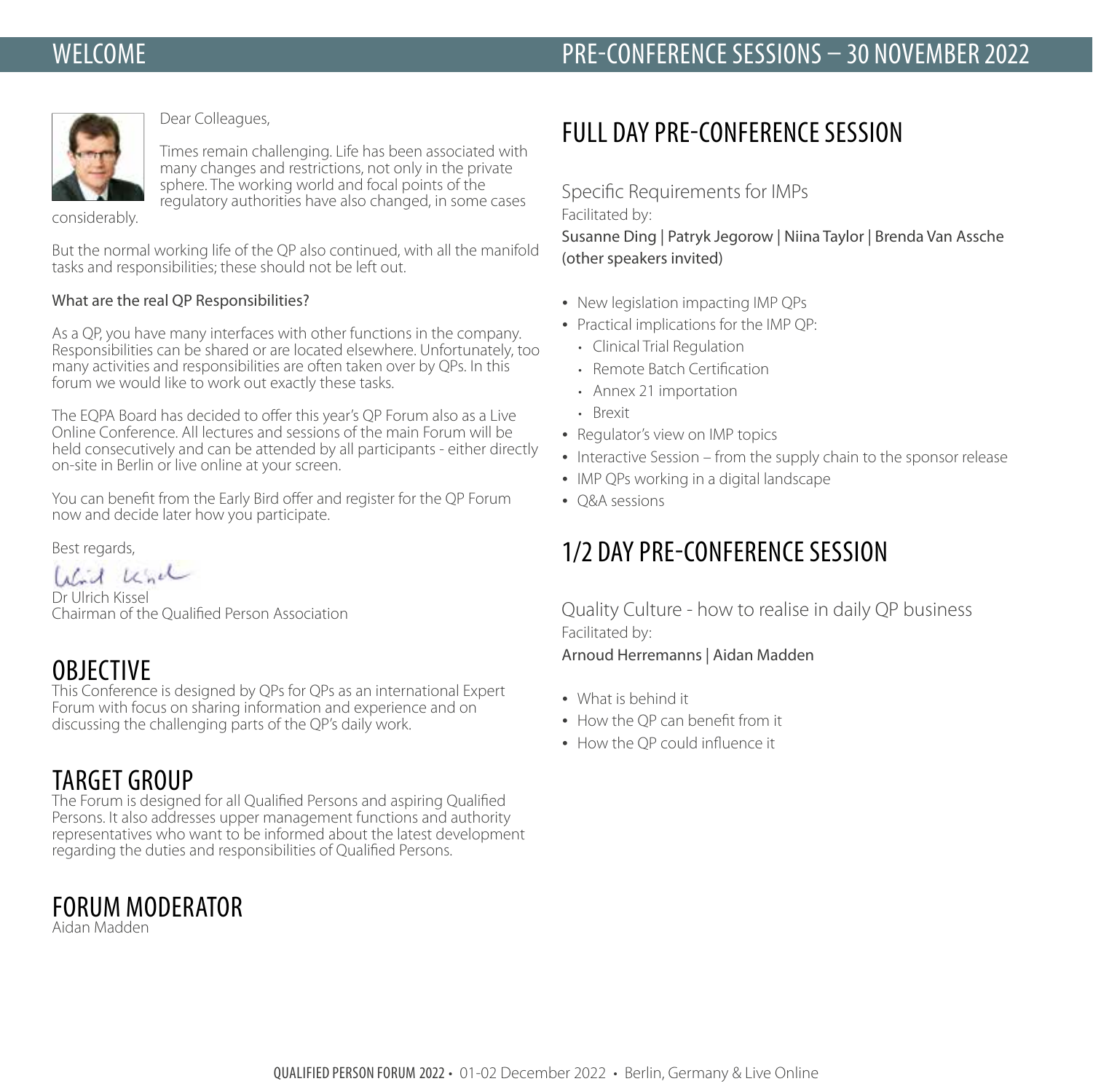# PROGRAMM QP FORUM – 01-02 DECEMBER 2022

# Key Note: Performance beyond Compliance Bernd Renger



• Is industry mainly causing new requirements on its own? Is there an end to be expected?

## General GMP Update – News for the QP besides the big Topics

### Andreas Krassnigg

- Developments in EU legislation
- PIC/S Annex 16 "Certification by the Authorised Person and Batch Release"

# Annex 1: Consequences for the QP

#### Robert Schwarz

- What's important for the QP
- What manufacturers of non-sterile medicinal products should know and take into account

## QPs in a Time of electronic Data

### Cheryl Chia and Tor Gråberg

- Definitions of the different types of data
- Relationships between the different types of data
- Examples showing the linkages in practical situations
- How this translates to QP decisions and fulfilling QP responsibilities not all data is equal

## Examples for inappropriate Risk Management

– and how it could be done better

## Alexandra Bauloye and Franz Schönfeld

The term "quality risk management" is used throughout Annex 16. But how could the QP benefit from this tool? In this session you will get some practical advice

# MAH, MIA, Senior Management: who's behind it? N.N.

- Roles and responsibilities
- $\bullet$  Interfaces with the OP

# The QP's Responsibilities in daily Practice Frank Seibel

- QP, Head of Production, Head of Quality Control: how do these functions work together
- How can duplication of work be avoided
- How can responsibilities be delimited, e.g. also and especially at the interfaces: sample collection and storage, warehousing, batch record review, deviations, changes etc.

# Import and Export – what the QP needs to know David Cockburn, Rainer Gnibl and Ulrich Kissel

- What the QP needs to know: basic requirements
- Consequences of Annex 21 and Brexit

## QP Scenarios – How serious could each Issue be? Sue Mann and Gillian Renouf

- Discuss real-life situations involving QPs
- Explore the potential risks and impact
- Make decisions on the product(s) involved

## Current Challenges in the Supply Chain (and possible solutions)

#### Maria Söderblom

- The reasons for drug shortages / shortages of APIs, excipients, equipment and materials
- Possible solutions for industry and the QP

Panel Discussion on the Downstream Part of the Supply Chain:

Where do GMP and the QP responsibility really end? Cheryl Chia, David Cockburn, Afshin Hosseiny and Ulrich Kissel

## More speakers for additional topics invited

# Q&A SESSION

During the 2 days of the Forum, delegates can post their questions verbally or in writing. The answers will be given by the expert speakers in dedicated sessions.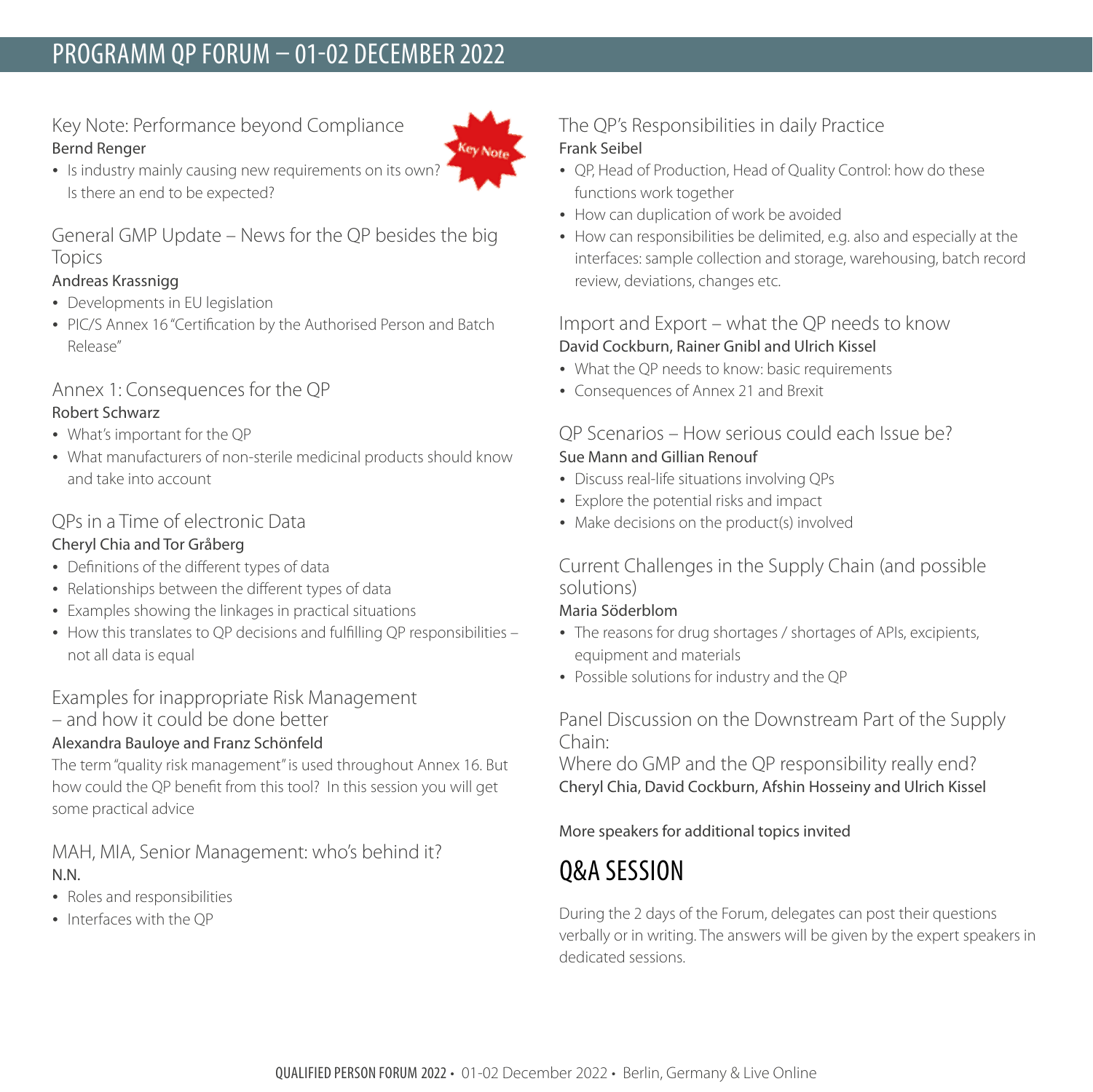#### Speakers from Authorities, Inspectorates and Associations:

Dr Rainer Gnibl, *Government of Upper Bavaria, Germany* GMP Inspector for the District Government and the EMA, Advisory Board member of EQPA

Mag.pharm. Andreas Kraßnigg, *Austrian Agency for Health and Food Safety (AGES), Austria* Head Pharmaceutical Inspections and Member of Annex 16 Drafting Group, Chair of the PIC/S Sub-Committee on Expert Circles and Advisory Board member of EQPA

Gillian Renouf, *Royal Pharmaceutical Society QP Assessment Panel, U.K.*  Chair of the RPS QP Assessment Panel

Dr Franz Schönfeld, *Government of Upper Franconia* GMP Inspector for the District Government and the EMA

#### Speakers from Industry:

Alexandra Bauloye, *GlaxoSmithKline, Belgium* Risk Management and Governance Lead, GSK Corporate

Cheryl Chia, *Lotus Phoenix Consulting, Netherlands* Consultant for GMP and GDP compliance in the pharmaceutical supply chain

David Cockburn, *European Qualified Person Association (EQPA)* Member of the EQPA Board of Directors. Former Chair of the EMA GMP/ GDP IWG

Dr Susanne Ding, *Boehringer Ingelheim, Germany* Qualified Person for Investigational Medicinal Products and member of the EQPA Board of Directors

#### Tor Gråberg, *AstraZeneca, Sweden*

Head of External Advocacy, Global Quality, Operations, and member of the EQPA Board of Directors. Former Head of the Drug Inspectorate at the Swedish Medical Products Agency and former PIC/S Chair

Dr Afshin Hosseiny, *Tabriz Consulting, U.K.* Managing Director and Qualified Person, Chair of the ECA Executive Board and Chair of the European GDP Association

Patryk Jegorow, *Takeda, Ireland* Qualified Person Biologics, Head of Quality Strategy and Business Operations

Dr Ulrich Kissel, *KisselPharma Consulting, Germany* Qualified Person and Chairman of the EQPA Board of Directors

Aidan Madden, *FivePharma, Ireland* CEO

Sue Mann, *Sue Mann Consultancy Ltd. U.K.* Qualified Person and QP Assessor working on behalf of the MHRA, representing the Royal Pharmaceutical Society

Dr Bernd Renger, *Bernd Renger Consulting, Germany*  Former Chairman of the European QP Association and member of the ECA Advisory Board

Dr Frank Seibel, *Roche Diagnostics, Germany* Quality Site Head

Robert Schwarz, *FH Campus Vienna, Austria*  University lecturer, freelancing trainer and consultant

Maria Söderblom, *AstraZeneca, Sweden* Director Quality Assurance and Qualified Person

Niina Taylor, *Pfizer*, U.K. and Ireland Director Quality Assurance and Qualified Person

Brenda Van Assche, *Janssen Pharmaceutica NV, Belgium* Senior Director Quality Assurance Clinical Supply Chain and Qualified Person

*Other speakers invited*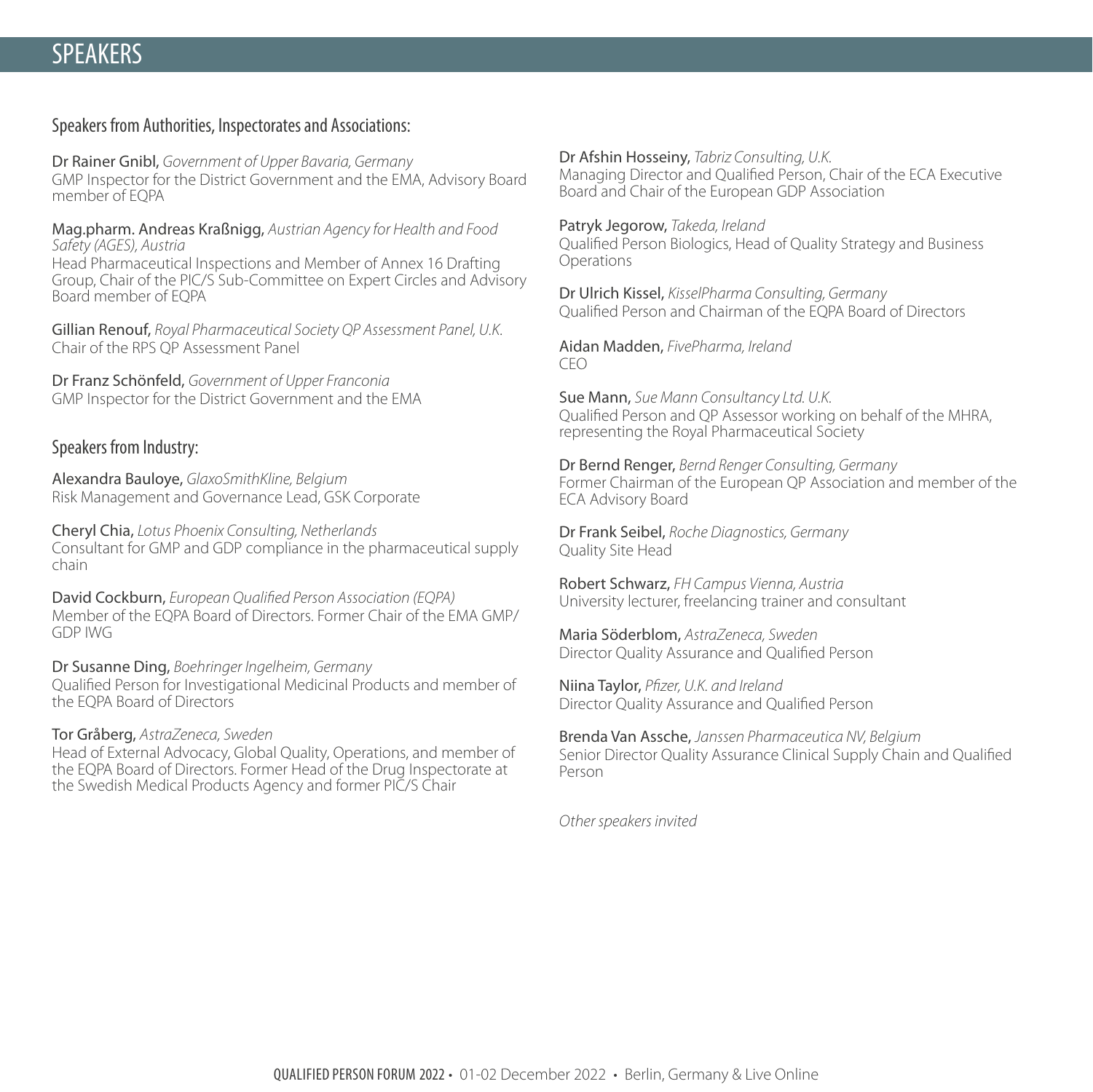| from the specification to the<br>the bill-to-address deviates<br>right, please fill out here: | □ QUALIFIED PERSON FORUM 2022, 01-02 December 2022, Berlin, Germany & Live Online<br>OPTIONAL PRE-CONFERENCE SESSION, 30 November 2022, Berlin, Germany & Live Online<br>Reservation Form (Please complete in full)<br>$\Box$ |
|-----------------------------------------------------------------------------------------------|-------------------------------------------------------------------------------------------------------------------------------------------------------------------------------------------------------------------------------|
|                                                                                               | □ Full Day Session"Specific Requirements for IMPs"<br>□ 1/2 Day Session "Quality Culture"<br>Please choose one of the following:                                                                                              |
|                                                                                               | <b>PLEASE NOTE:</b> You can already register now and decide later how you will participate –<br>face-to-face in Berlin or remotely.                                                                                           |
|                                                                                               | I will decide later<br>$\Box$ remotely<br>$\Box$ in Berlin<br>Participation:                                                                                                                                                  |
|                                                                                               | ð<br>D<br>$\begin{array}{c}\n\bigtriangleup\n\\ \hline\n\end{array}$<br>$\Box$ Ms<br>$\overline{\square}$ Mr                                                                                                                  |
|                                                                                               |                                                                                                                                                                                                                               |
| BERG<br>Postfach 10 17 64<br>CONCEPT HEIDELI                                                  | Title, first name, surname                                                                                                                                                                                                    |
| Fax 06221/84 44 34                                                                            | Department<br>Company                                                                                                                                                                                                         |
| D-69007 Heidelberg                                                                            | Important: Please indicate your company's VAT ID Number                                                                                                                                                                       |
|                                                                                               | P.O Number (if applicable)                                                                                                                                                                                                    |
|                                                                                               | Street / P.O. Box                                                                                                                                                                                                             |
|                                                                                               | Country<br>Zip Code<br>lè                                                                                                                                                                                                     |
|                                                                                               | Phone / Fax                                                                                                                                                                                                                   |
|                                                                                               | E-mail (Please fill in)                                                                                                                                                                                                       |

### **General Terms of Business**

If you cannot attend the conference you have two options: 1. We are happy to welcome a substitute colleague at any time.

2. If you have to cancel entirely, we must charge the following processing fees: Cancellation

- until 2 weeks prior to the conference 10 % of the registration fee.
- until 1 week prior to the conference 50 % of the registration fee.
- within 1 week prior to the conference 100 % of the registration fee.

CONCEPT HEIDELBERG reserves the right to change the materials, instructors, or speakers without notice or to cancel an event. If the event must be cancelled, registrants will be notified as soon as possible and will receive a full refund of fees paid.

CONCEPT HEIDELBERG will not be responsible for discount airfare penalties or other costs incurred due to a cancella tion.

**Terms of payment:** Payable without deductions within 10 days after receipt of invoice.

**Important:** This is a binding registration and above fees are due in case of cancellation or non-appearance. If you cannot take part, you have to inform us in writing. The cancellation fee will then be calculated according to the point of time at which we receive your message. In case you do not appear at the event without having informed us, you will have to pay the full registration fee even if you have not made the payment yet. You are not entitled to participate in the conference until we have received your payment (receipt of payment will not be confirmed)!

## **About the European QP Association**

The European Qualified Person (QP) Association was founded on 7 July 2006 by the European Compliance Academy's (ECA) Advisory Board Members. With this unique association the ECA wants to provide QPs in Europe with a platform allowing them to exchange their experi ence, discuss the latest regulatory requirements, to identify and address difficulties and challenges and to support a harmonised European approach.

More information about the QP Association and a membership application form are available at www.qp-association.eu.

## **About CONCEPT HEIDELBERG**

Founded in 1978, CONCEPT HEIDELBERG is the leading organiser of seminars on pharmaceutical production, quality control, quality assurance and GMP in Europe. This year more than 300 events will be organised by CONCEPT HEIDELBERG. The European QP Association has entrusted CONCEPT HEIDELBERG with the organisation of its events.